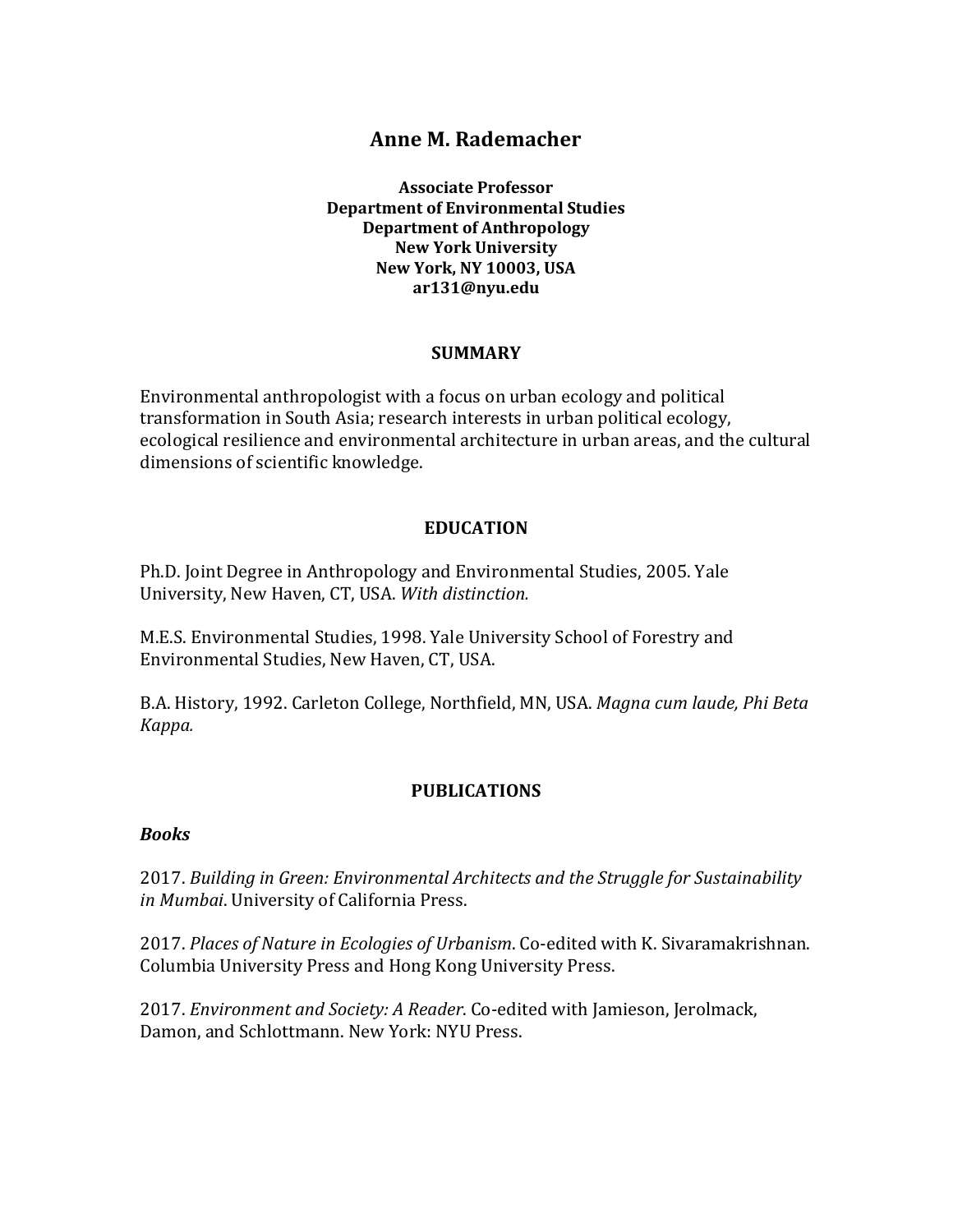2013. *Ecologies of Urbanism in India: Metropolitan Civility and Sustainability*. Coedited with K. Sivaramakrishnan. Columbia University Press and Hong Kong University Press.

2011. *Reigning the River: Urban Ecologies and Political Transformation in* Kathmandu. Durham: Duke University Press.

2000. *Voices of the Poor: Volume I.* with Deepa Narayan, Raj Patel, Kai Shaft, and Sarah Koch-Schulte. New York: The World Bank/Oxford University Press.

## *Refereed Journals*

2019. "Mumbai's Doongerwadi Forest: Revisiting the Death of Nature in the Future City." *Arcadia*, Spring 2019, no. 5.

2018. "From Feedbacks to Coproduction: toward an Integrated Conceptual Framework for Urban Ecosystems." With Mary Cadenasso and Steward T.A. Pickett. *Urban Ecosystems* 22: 1. Pages 65-76.

2018. "The Structure-Function Continuum: Understanding Urban Transformation," Special Issue Guest Editor, with Salman Qureshi, *Urban Ecosystems* 22(1).

2015. "Urban Political Ecology." Annual Review of Anthropology 44: 137-152.

2011. "Housing in the Urban Age: Inequality and Aspiration in Mumbai." With Nikhil Anand. *Antipode* 43: 1748–1772.

2009. "When is Housing an Environmental Problem? Reforming Informality in Kathmandu." Current Anthropology, 50 (4), 513-534.

2008. "Fluid City, Solid State: Urban Environmental Territory in a State of Emergency." *City and Society* 20 (1): 105-129.

2007. "Farewell to the Bagmati Civilization: Losing Riverscape and Nation in Kathmandu." National Identities 9 (1): 127-142.

## *Reviews in Refereed Journals*

2019. "The Revealing History of a Revered Waterway." *Science* 363 (6424):236.

2017. "Dramatizing Deepwater Horizon." *Science* 356 (6335): 256.

2017. Review of Weinstein, Liza. "The Durable Slum: Dharavi and the right to stay put in globalizing Mumbai." *Journal of Asian Studies* 76:1.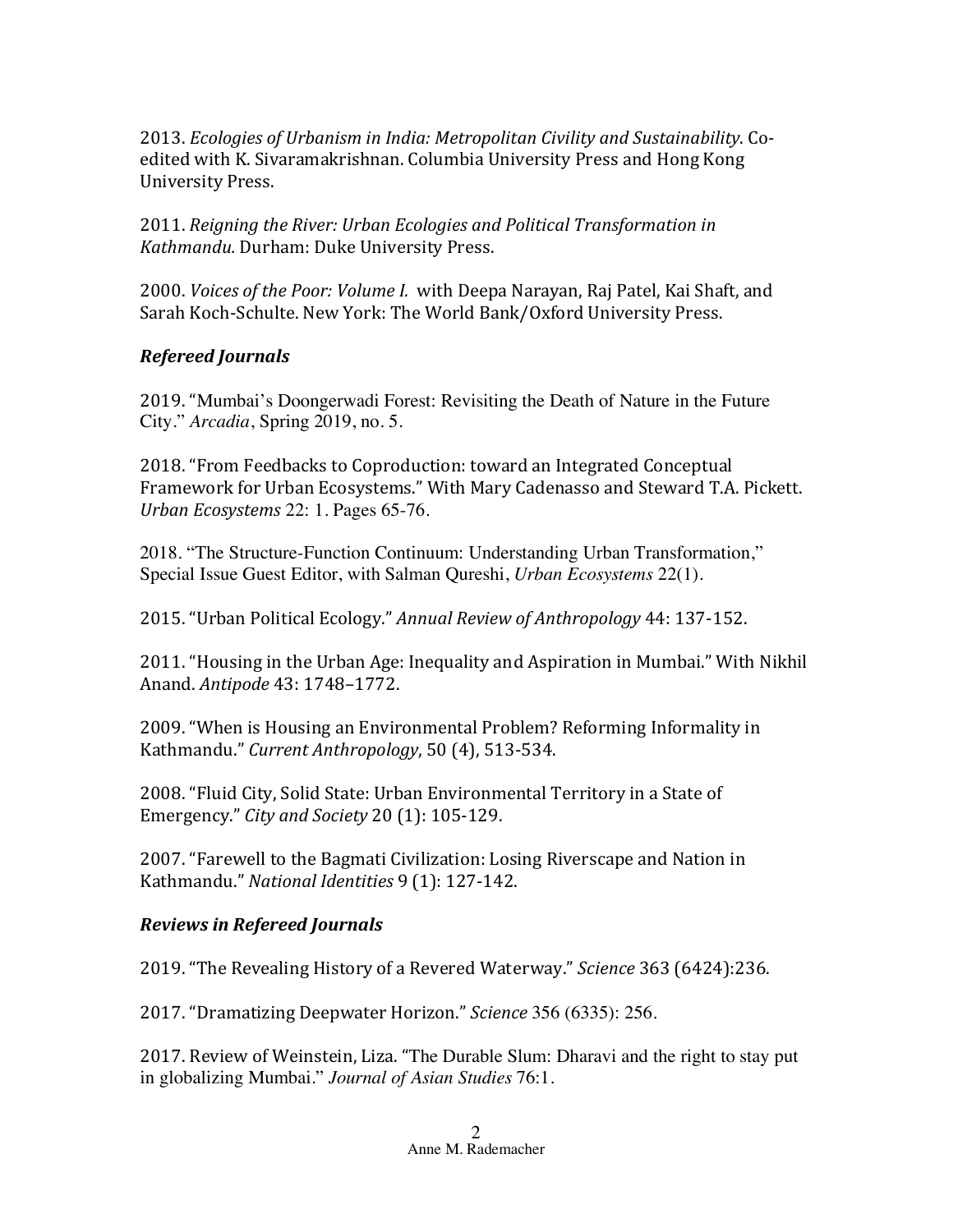2017. "Inside Cuba." *Science* 355(6320): 34.

2013. Review of Choy, Timothy. "Ecologies of Comparison: an Ethnography of Endangerment in Hong Kong." American Anthropologist 115 (4): 682-83.

2012. Review of McFarlane, Colin. "Learning the City: Knowledge and Translocal Assemblage." Antipode Open Access Book Reviews, September 24.

2005. Review of Rankin, Katharine. "The Cultural Politics of Markets: Economic Liberalization and Social Change in Nepal." *American Anthropologist* 107 (3): 543-44.

# *Refereed Book Chapters*

2017. "Introduction." With K. Sivaramakrishnan. *Places of Nature in Ecologies of Urbanism.* Co-edited with K. Sivaramakrishnan. Columbia University Press and Hong Kong University Press.

2013. "Introduction: Ecologies of Urbanism." With K. Sivaramakrishnan. In *Ecologies* of Urbanism in India: Metropolitan Civility and Sustainability. Rademacher, Anne and K. Sivaramakrishnan (eds). Columbia University Press and Hong Kong University Press.

2013. "Housing in the Urban Age: Inequality and Aspiration in Mumbai." With Nikhil Anand. In *Ecologies of Urbanism in India: Metropolitan Civility and Sustainability.* Rademacher, Anne and K. Sivaramakrishnan (eds). Columbia University Press and Hong Kong University Press.

2010. "Restoration and Revival: Remembering the Bagmati Civilization," *In* Guneratne, Arjun (ed). *Culture and Environment in the Himalaya*. Routledge, 166-185.

2009. "Marking Remembrance: Nation and Ecology in Two Riverbank Monuments in Kathmandu." *In* Walkowitz, Daniel and Lisa Maya Knauer (eds). *Narrating the Nation* in Public Spaces: Memory, Race, and Empire. Duke University Press, 229-248.

2008. "The Concept of Human Agency in Contemporary Conservation and Development Discourses," with Michael R. Dove, Andrew Mathews, Jonathan Padwe, and Keely Maxwell. *In* McCay, Bonnie, Susan Lees, and Paige West (eds). *Against the Grain: The Vayda Tradition in Human Ecology and Ecological Anthropology.* Rowan and Littlefield, 225-254.

2007. "A 'Chaos' Ecology: Democratization and Urban Environmental Decline in Kathmandu." In Lawoti, Mahendra (ed). Contentious Politics and Democratization in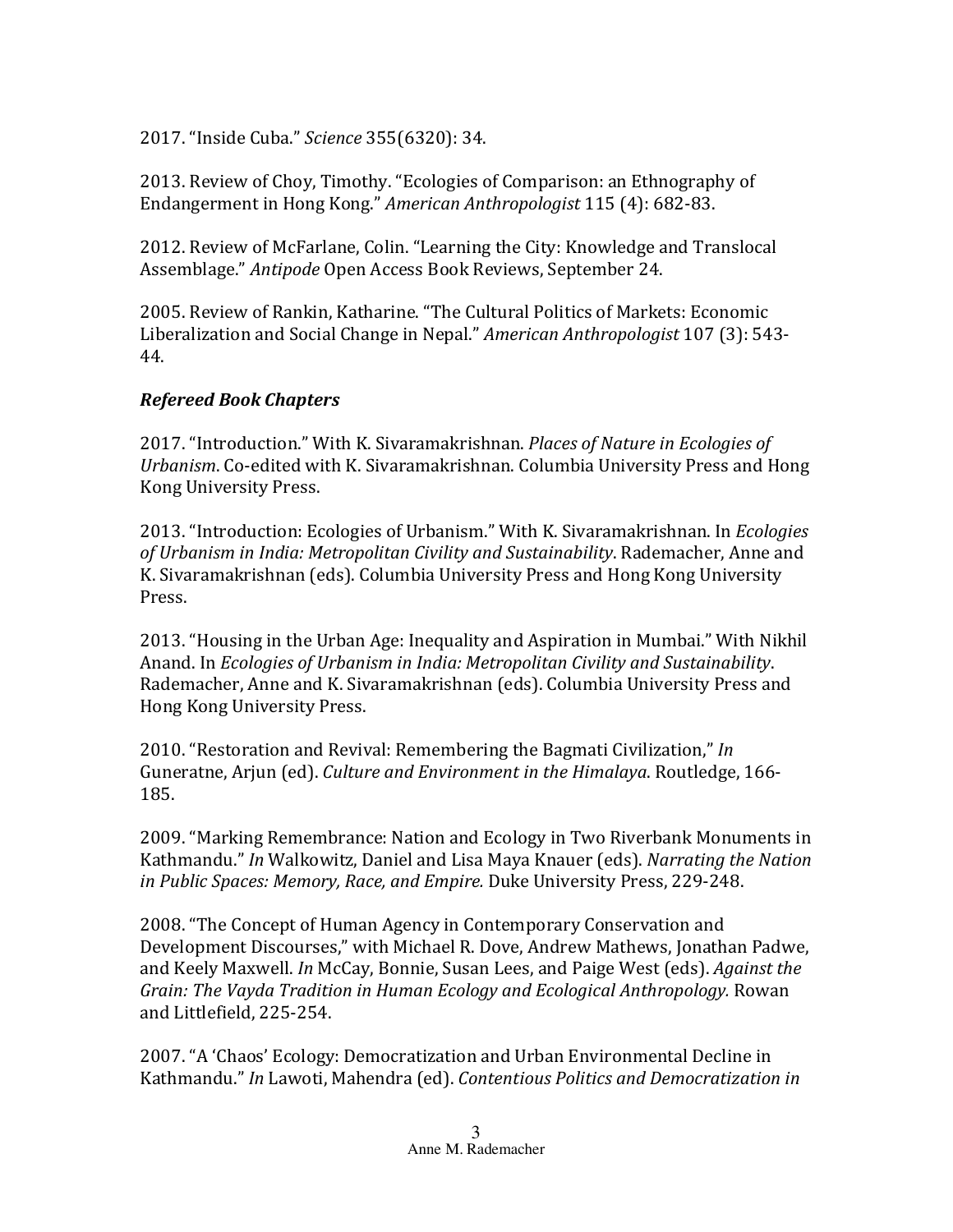*Nepal: The Maoist Insurgency, Identity Politics, and Social Mobilization since 1990.* Delhi: Sage Publications, 299-321.

2002. "Retelling Worlds of Poverty: Reflections on Transforming Participatory Research for a Global Narrative," with Raj Patel. *In* Brock, Karen, and Rosemary McGee (eds). *Knowing Poverty: Critical Reflections on Participatory Research and* Policy. London: Earthscan, 166-188.

#### *Additional Book Chapters*

2008. "The Rural in the Urban: Human Settlements, River Territories and a Contingent State in Kathmandu." *In Social Sciences in a Multicultural World:* Proceedings of the International Conference Held on 11-13 December 2006, *Kathmandu*. SASON/NCCR (Swiss National Centre of Competence in Research): Kathmandu, 367-374.

2006. "Revisiting the Concept of Western Versus Non-Western Environmental Knowledge," with Michael R. Dove, Marina Campos, Andrew Mathews, Laura Yoder, Steve Rhee, and Daniel Smith. *In* Paul Sillitoe (ed). *Local Science Versus Global Science: Approaches to Indigenous Knowledge in International Development.* Berghahn Books, 129-154.

2003. "The Global Mobilization of Environmental Concepts: Re-Thinking the Western/Non-Western Divide," with Michael R. Dove, Marina Campos, Andrew Mathews, Laura Yoder, Steve Rhee, and Daniel Smith. *In* Helaine Selin (ed). *Nature* Across Cultures: Views of Nature and the Environment in Non-Western Cultures. Dordrecht: Kluwer, 19-46.

## *Professional Reports*

2005. "Assessing the Impacts of Conflict on Conservation and Livelihoods in Nepal." Concept paper. Kathmandu: IUCN-Nepal.

2005. "The Growth of Capacity in IUCN in Asia." with Members of the IUCN in Asia Management Team. Report submitted to the International Center for Development Policy Management on behalf of the IUCN Asia Regional Program.

2005. "Environmental Education and Land-based Pollution Assessment in the Indus Delta." Concept paper. Karachi: IUCN-Pakistan.

2004. "Improving Livelihoods through Integrated Coastal Zone Management in Pakistan." Project proposal. Karachi: IUCN-Pakistan.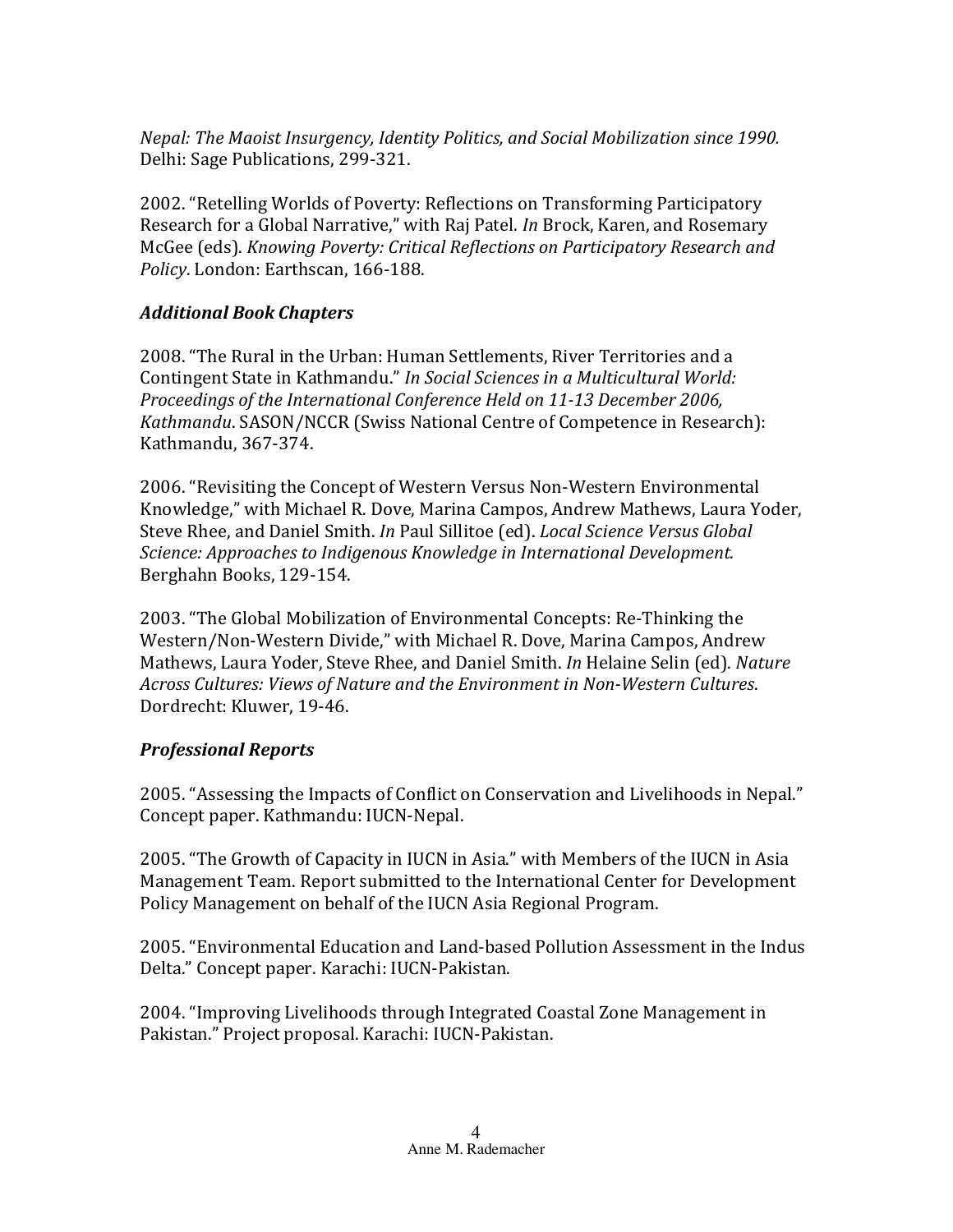2004. "Rural-to-Urban Migration and Displacement in Pakistan: Understanding the Implications for Sustainable Environmental Management." Concept paper. Karachi: IUCN-Pakistan.

2004. "Anticipating the Impacts of Globalization on Environmental Conservation in Pakistan." Concept paper. Karachi: IUCN-Pakistan.

1993. "Promoting Women's Political Participation in Nepal." Internal Report: U.S. Aid for International Development and Asia Foundation-Nepal.

1993. *Democracy, Development, and NGOs in Nepal.* with Deepak Tamang. Kathmandu: Jeewan Support Press.

# **HONORS, GRANTS, AND FELLOWSHIPS**

Ludwig Maximilian University of Munich-New York University Collaborative Partnership Grant, to support the research initiative *Comparative City Environments*. Awarded directly to the Rachel Center for the Environment and Society (LMU) to co-PIs Rademacher, Mausch, and Kolantzakos, 2018.

The Hong Kong Institute for the Humanities and Social Sciences, Research Network Grant to support a third international collaborative workshop and edited book initiative themed *Death and Life of Nature in Asian Cities*. Awarded to joint organizers Rademacher and Sivaramakrishnan, 2018.

Visiting Scholar, Rachel Carson Center for the Environment and Society, Ludwig Maximilian University of Munich, February-July 2018. Fulbright Specialist Grant, for collaborative work in the Urban Greening Lab Initiative, 2016. *Declined*. #7105.

NYU Global Research Institute Faculty Research Grant for the Urban Greening Lab *Initiative*, AY 2015-16 and AY 2016-17.

NYU Faculty of Arts and Sciences Dean's Fund Grant for the Urban Greening Lab *Initiative*, 2015*.*

Manuscript Development Grant for the manuscript, *Soldiering Sustainability: Green Design and Urbanization in Mumbai*, Institute for Public Knowledge, 2015.

Manuscript Development Grant to convene the conference, *Ecologies of Urbanism: Cities, Towns, and the Places of Nature.* Yale University. The Edward and Dorothy Clarke Kempf Memorial Fund at the Yale MacMillan Center, 2015.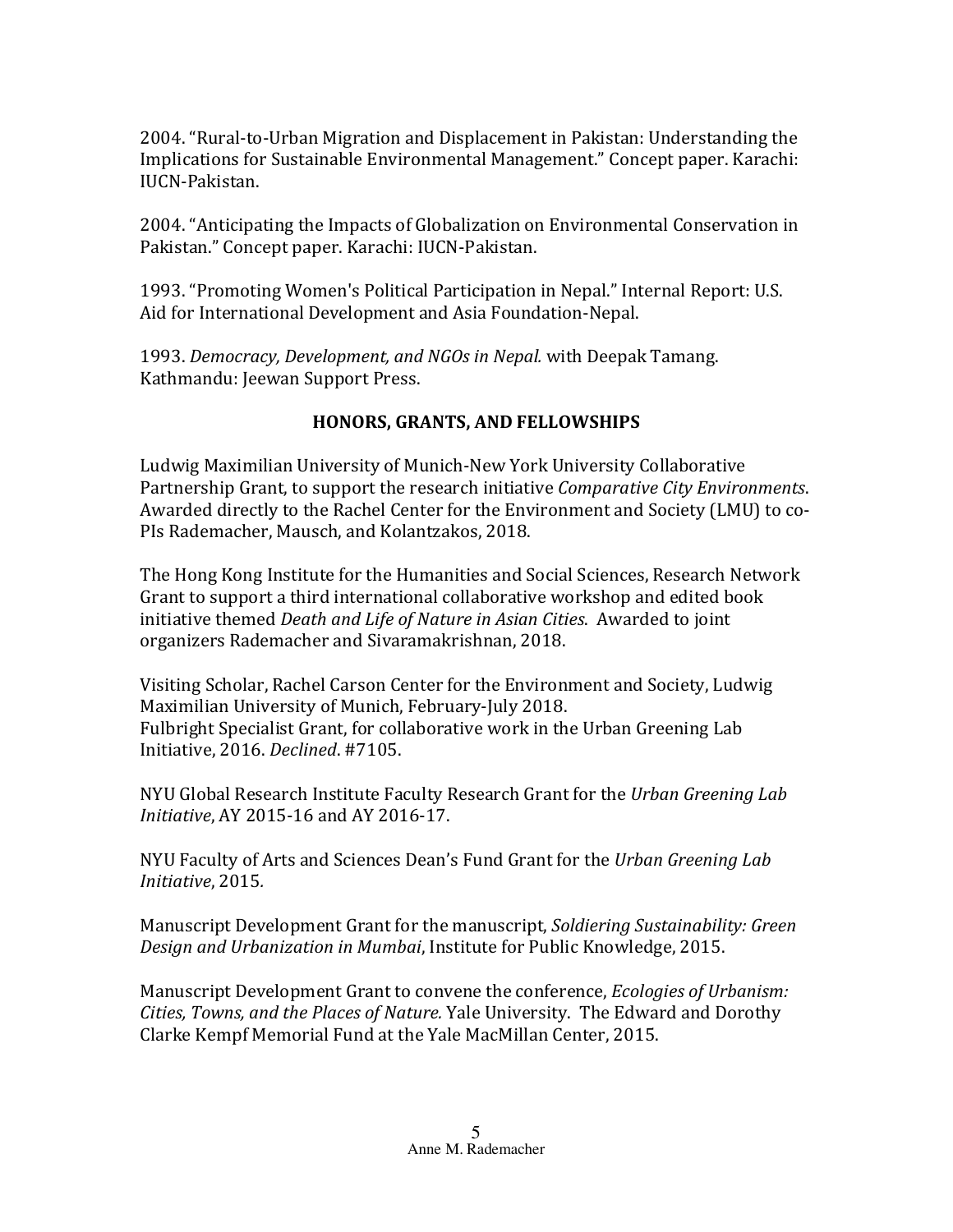The Hong Kong Institute for the Humanities and Social Sciences, Research Network Grant to support the activities of "Ecologies of Urban in Asia." Renewed annually 2009-2017.

NYU Global Research Initiative Fellowship, NYU Berlin. March 27-June 20, 2014 and Sept 20-Dec 12, 2014.

Visiting Professor, School for Advanced Study in the Social Sciences (EHESS), Summer 2013, Paris.

Social Science Research Council, Directorship Grant, Inter-Asia Connections III, in support of the international workshop, "Sustainability and Citizenship," June 6-8, 2012, Hong Kong.

American Institute for Indian Studies, Senior Short Term Research Fellowship in support of the project, "Producing Green Expertise: Place, Pedagogy, and Sustainable Architecture in Mumbai," 2011-2012.

Major Collaborative Research Initiative (MCRI), York University City Institute. "Global Suburbanisms: Governance, Land, and Infrastructure in the Twenty-first Century." Collaborator, South Asia Network.

The NYU Humanities Initiative, grant awarded in support of the "Situating" Sustainability" Initiative, fall 2010.

The Golden Dozen Teaching Award, New York University College of Arts and Sciences, 2008.

The Hunt Postdoctoral Fellowship, awarded by the Wenner-Gren Foundation for Anthropological Research, April 25, 2007, *Declined.*

New York University Research Challenge Fund Grant, awarded by the New York University Office of Sponsored Programs, May 19, 2006.

The Graduate Prize, awarded by the Society for Urban, National, and Transnational Anthropology (SUNTA) of the American Anthropological Association, 2005.

The Roy A. Rappaport Prize, awarded by the American Anthropological Association Anthropology and Environment Section, 2001.

United States Environmental Protection Agency Science to Achieve Results Fellowship, 2000-2003.

Yale Center for International and Area Studies Pre-dissertation and Dissertation Fellowships, 2000, 2001.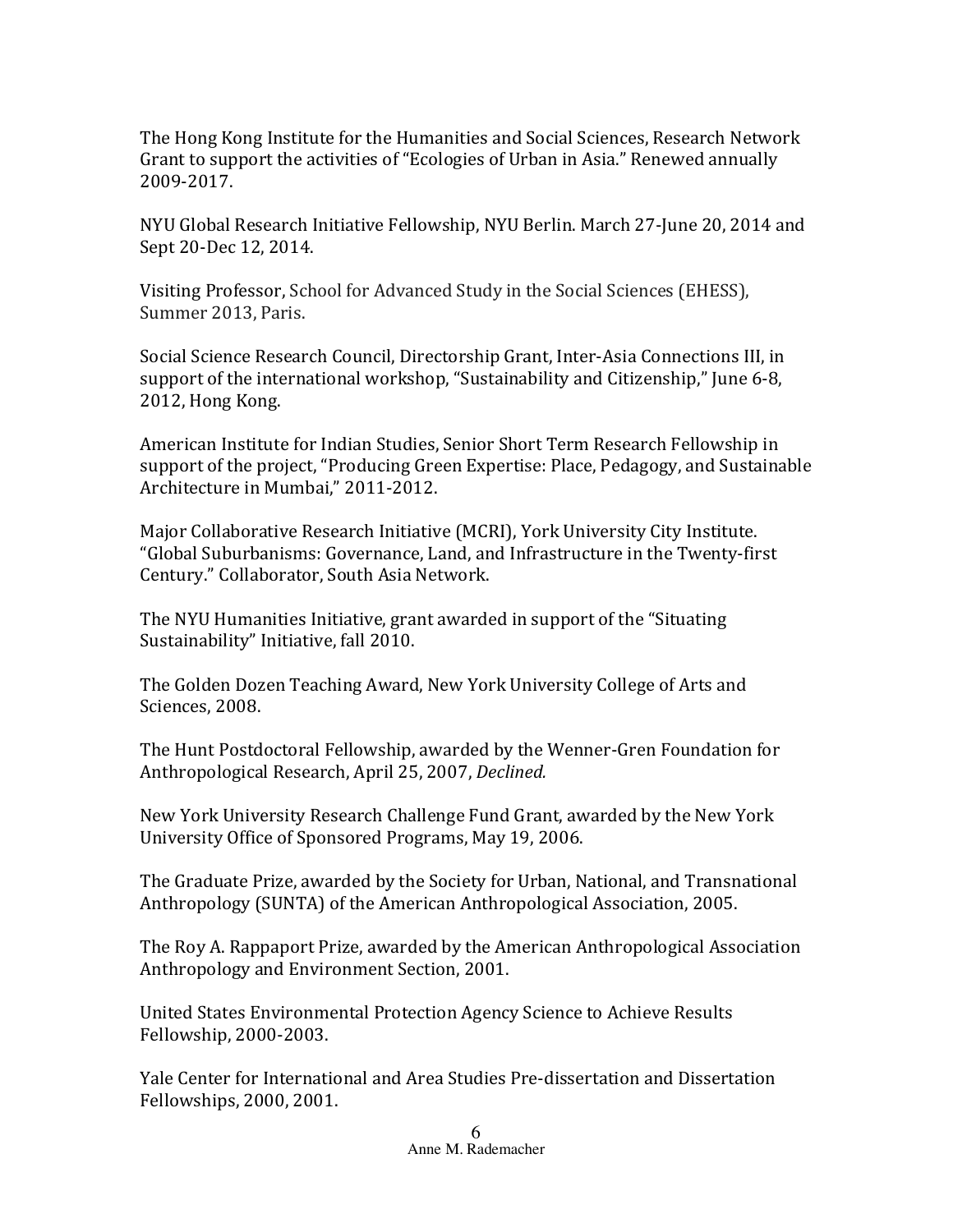Yale Program in Agrarian Studies Research Grant, 1997, 2000.

Tropical Resources Institute Research Grant, 1997, 2000.

Thomas J. Watson Fellowship, 1992-93.

# **INVITED LECTURES AND PRESENTATIONS**

"Rethinking the Death and Life of Nature for the Urban Future." Lecture in concert with role as workshop co-chair and co-organizer. *The Death and Life of Nature in* Asian *Cities*. Hong Kong Institute for the Humanities and Social Sciences, Hong Kong University. June 14-16, 2018.

Invited lecture, London School of Economics, Social Life of Climate Change Lecture Series. *Forging Urban Futures in Mumbai*. May 2, 2018.

Invited lecture, Center for South Asia, Stanford University. *Forging Urban Futures in Mumbai*. Stanford University, January 18, 2018.

Roundtable chair and co-organizer. The Death and Life of Nature in Asian Cities. Association for Asian Studies Annual Meeting, Toronto, March 18, 2017.

Invited panelist and moderator, *Humans and Nature: Examining People and Climate Change* (in Conjunction with the stage production of *Memory Rings*), Brooklyn Academy of Music, New York, November 19, 2016.

Keynote lecturer, *Critical Perspectives on Urban Infrastructure Workshop*, Bartlett Development Planning Unit and The Institute of Advance Studies, University College, London, 13-17 June 2016.

Invited lecture, Mellon Initiative on Urban Landscape and Design Studies, Dumbarton Oaks. *Producing Green Expertise: Place, Pedagogy, and Sustainable* Architecture in Mumbai. April 26, 2016.

Invited lecture, Department of Human Ecology, Rutgers University. *Environmental Architects and Forging Urban Futures in Mumbai*. March 9, 2016.

Invited presenter, *The Urban Beyond Measure: Registering Urban Environments in* the Global South, The Urban Beyond Measure Initiative, Stanford University Departments of History and Anthropology, May 6-9, 2015.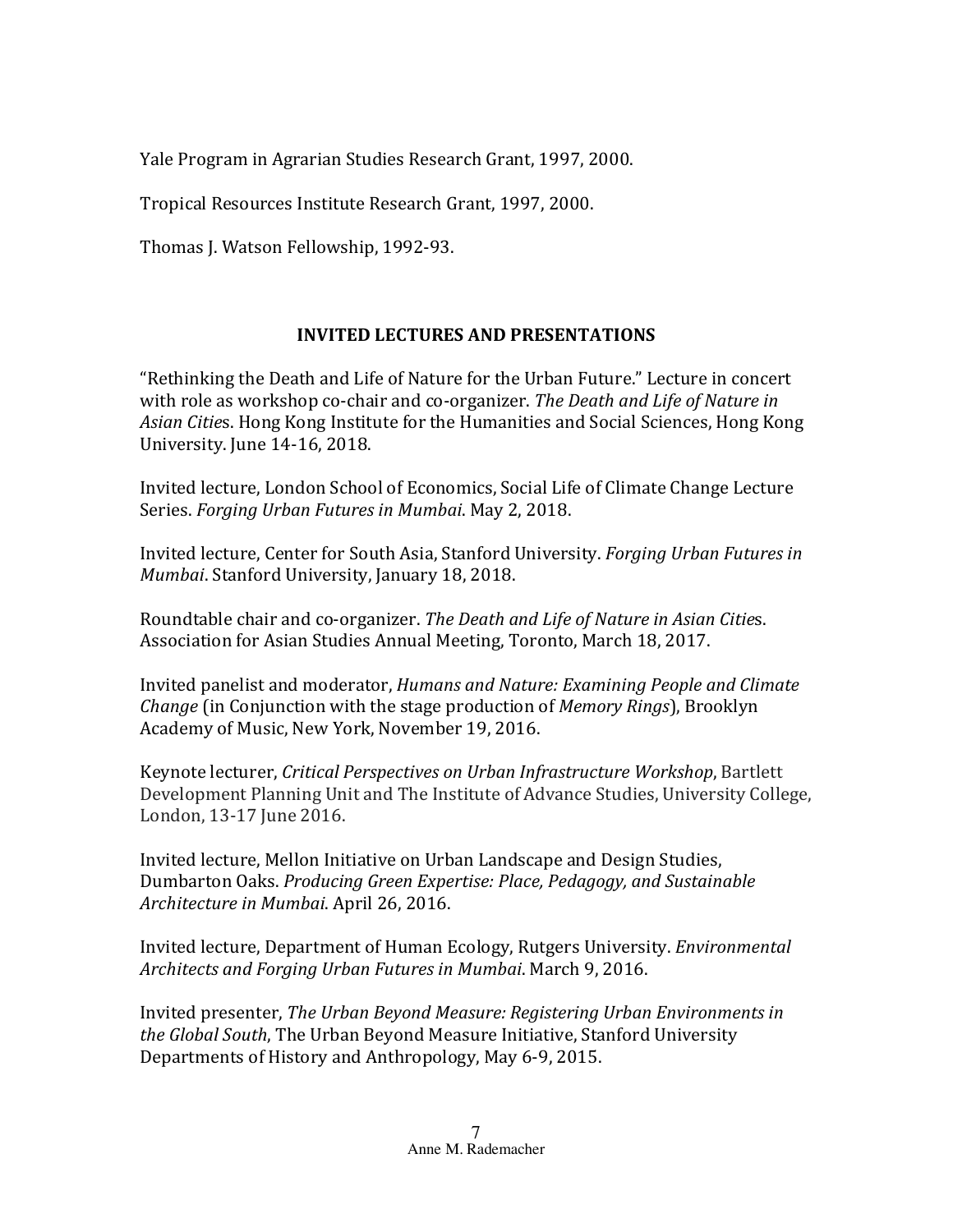Invited presenter, *Meeting of the Climate Change and Social Science Working Group*, Center for Advanced Study in the Behavioral Sciences, Stanford University, Sept 30-October 2, 2015.

Invited presentation, "Past Wisdom, Future City: Sustainable Architecture as Indian History in Mumbai." Delivered at the conference, *In the Name of Veda: Contemporary* uses of Vedic Texts in India and Abroad, L'Ecole des Hautes Etudes En Sciences Sociales and Centre National de la Recherche Scientifique, Paris. May 15, 2014.

Invited lecture, "Producing Green Expertise." EHESS Research Colloquium, L'Ecole des Hautes Etudes En Sciences Sociales, Paris. June 6, 2013.

Invited lecture, "The Bagmati in Kathmandu: Conflicting Concepts of River and Land." EHESS Research Colloquium, L'Ecole des Hautes Etudes En Sciences Sociales, Paris. May 23, 2013.

Invited lecture, "Human Habitats and Ideologies of Sustainability in Mumbai: An Urban Ecologies Approach." EHESS Research Colloquium, L'Ecole des Hautes Etudes En Sciences Sociales, Paris. May 27, 2013.

Invited lecture, "Ecologies of Urbanism in India." EHESS Research Colloquium, L'Ecole des Hautes Etudes En Sciences Sociales, Paris. May 28, 2013.

Invited lecture, "Soldiering Sustainability: Urban Ecologies and Political Imaginaries in Kathmandu and Mumbai." Brandeis-India Initiative Special Lecture, Brandeis University. April 29, 2013.

Invited lecture, "Urban Ecologies in a Time of Revolution." Munroe Center for Social Inquiry Lecture Series, Pitzer College, February 5, 2013.

Invited lecture, "Human Habitats and Ideologies of Sustainability." University of Virginia Department of Anthropology, January 25, 2013.

Invited lecture, "Human Habitats and Ideologies of Sustainability." McGill University Department of Geography and School of the Environment, January 17, 2013.

Invited lecture, "Soldiering Sustainability: Urban Ecologies and Political Imaginaries in Kathmandu and Mumbai." Harvard University Department of South Asian Studies, December 5, 2012.

Invited lecture, "*Reigning the River* and the Challenge of Method." Bard College, October 18, 2012.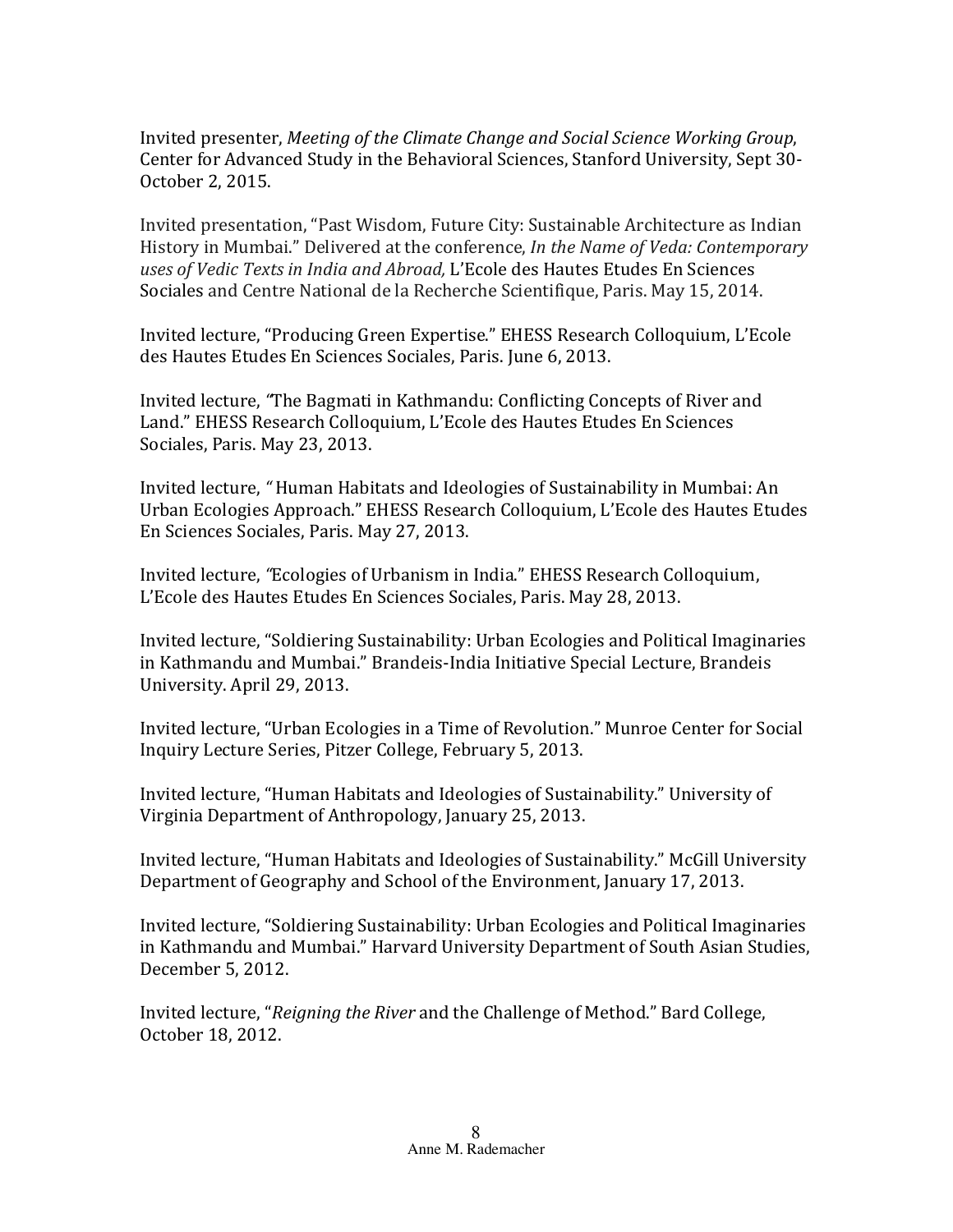Invited lecture, "Mumbai, Berlin, Bangkok: Envisioning and Enabling the Sustainable City." Rachana Sansad Institute for Environmental Architecture, Mumbai. July 20, 2012. 

Invited lecture, "Layers of Power and Political Thickets: Reflections on Field Strategies in Kathmandu and Mumbai." Tata Institute for the Social Sciences Researching Mumbai Lecture Series, July 19, 2012.

Invited lecture, "Positionality, Method, and *Reigning the River*." Macalester College Program in Anthropology, February 27, 2012. *Via Skype from Mumbai*.

Invited lecture, "The Social Ecology of Green Design." Haverford College Program in Environmental Studies, January 23, 2012.

Invited lecture, "Water, Culture, Climate Change." Hosted by the India China Institute of New School University. Part of the series, "U-N-F-O-L-D," Parsons School of Design, New School University. December 13, 2011.

Discussant for the panel, "Virtual Natures," Annual Meeting of the American Anthropological Association, November 16-20, 2011, Montreal.

Invited lecture, "Cities, Environment, and Social Justice: Perspectives from South Asia." Feb. 2-4, 2011. Convened by the Center for the Study of Developing Societies (Delhi) and the Institute for Development Studies (Sussex). Delhi, India.

2010. Discussant and Moderator, "Realizing the Ecological City? Ecology for the City and the Ecocity, Drs. Julie Sze and Mary Cadenasso, Public Program, NYU Abu Dhabi Institute, Abu Dhabi, UAE, November 8.

2010. Collaborator, international workshop on "Everyday Religion and Sustainable Environments in the Himalaya," convened by the India-China Institute, Kathmandu, Nepal, October 24-27.

2010. "Producing Green Expertise: Place, Pedagogy, and Sustainable Architecture in Mumbai." presented in the panel, "On Shaky Ground: Sketching a 'More-than-Human' Anthropology of Life." Annual Meeting of the Society for Cultural Anthropology, May 7-11.

2010. "The Mandala Inside Out: National Order Inscribed and Contested in Urban Environmental Territory, Kathmandu." presented in the panel, "Cities." Nationhood and Nation-building in South Asia Conference, Stanford University, April 29.

2010. Co-organizer for the Roundtable, "The Political and Social Ecology of the City in India." Association for Asian Studies Annual Meeting, Philadelphia, March 28.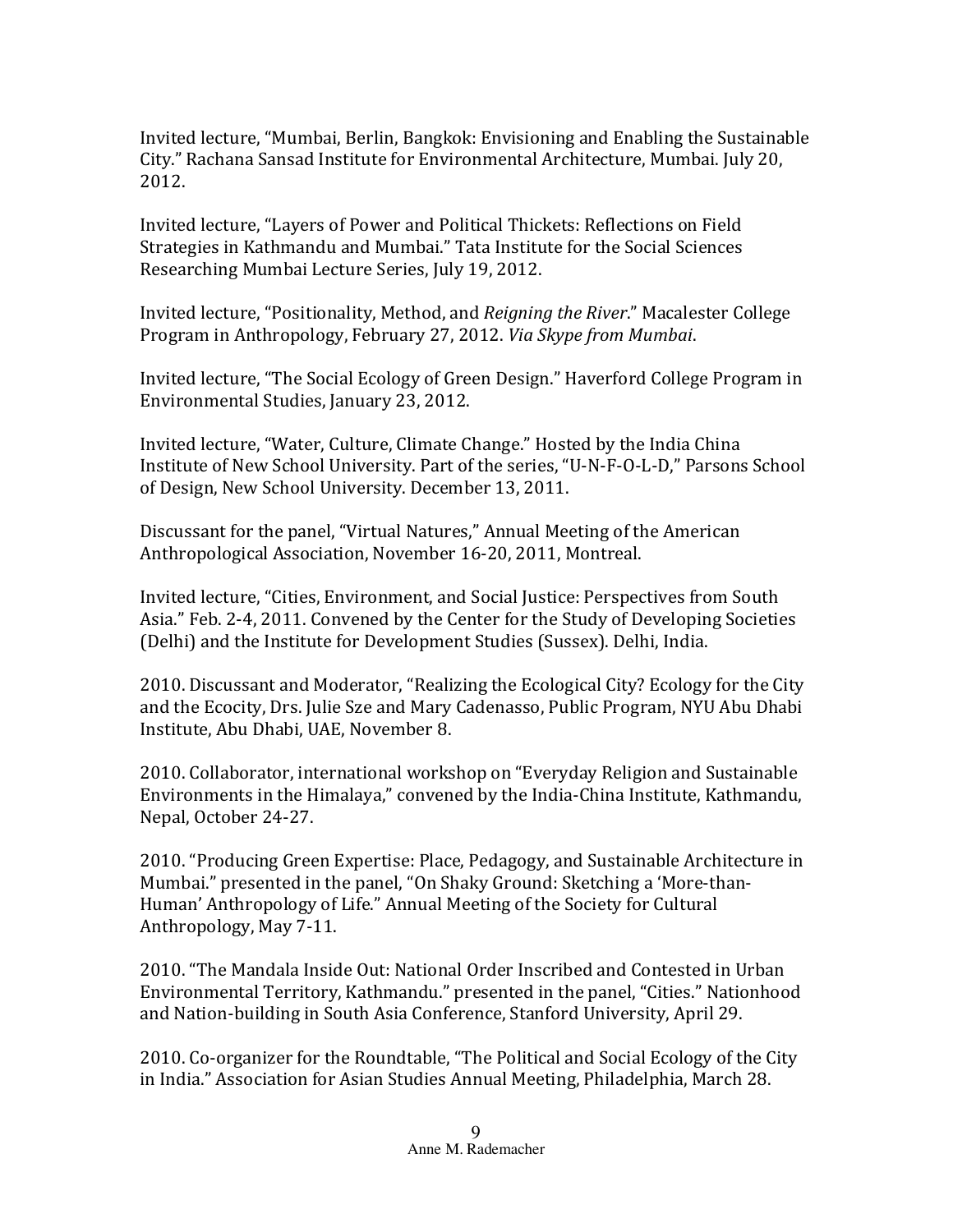2010. "Expertise and the Production of Sustainable Architecture in Mumbai." presented in the panel, "Built Environments and Green Design." Urban Ecologies in Asia conference, The University of Hong Kong, March 12.

2010. Co-organizer for the international conference, "Urban Ecologies in Asia." The University of Hong Kong, March 12-14.

2009. "CO2 Rising: the World's Greatest Environmental Challenge." Invited lecture with Dr. Tyler Volk, NYU Abu Dhabi Institute, Abu Dhabi, November 15.

2009. "Ecologies of Invasion: Urban Environmental Improvement and Slum Housing." Invited Lecture, NYU College of Arts and Sciences Scholars Lecture Series, New York University, March 31.

2009. "Housing, Reform, and the Urban Environment." Third Urban Representations Conference, East China Normal University, Shanghai, March 14.

2009. "When is Housing an Environmental Problem? Reforming Informality in Kathmandu." Invited Lecture, New York University Department of Anthropology Colloquium, New York University, March 5.

2009. "Greening the Urban Revolution: Sustainable Design in Bangalore and Mumbai." Research Agenda presented to the research network on "Citizenship, Civility, and Environmental Sustainability Across Urban Asia", Hong Kong Institute for the Humanities and Social Sciences, Yale University, January 31.

2008. "A *Mandala* Resilient? National Order Inscribed and Contested in Urban Environmental Territory, Kathmandu." Paper presented to the Comparative Ecological Nationalisms Workshop, Yale University, April 26.

2008. "Scale and History in the Urban Age." Invited Lecture, Yale School of Forestry and Environmental Studies, FES 80157/ANTH 598 Social Science of Development and Conservation, April 24.

2008. "Trading National for Natural: Reconstructing 'Asia' through Regional Conservation." Paper presented to the Annual Meeting of the Association for Asian Studies as part of the panel, "The Meanings of 'Asia' in Transnational Movements: Identity, Location and Activism," April 5.

2007. "Ecological Processes and Coastal Cities." Invited lecture to the Rachana Sansad Institute of Environmental Architecture, Mumbai, India, November 18.

2007. "Carrying Capacity and Urban Environments." Invited lecture to the Rachana Sansad Institute of Environmental Architecture, Mumbai, India, July 29.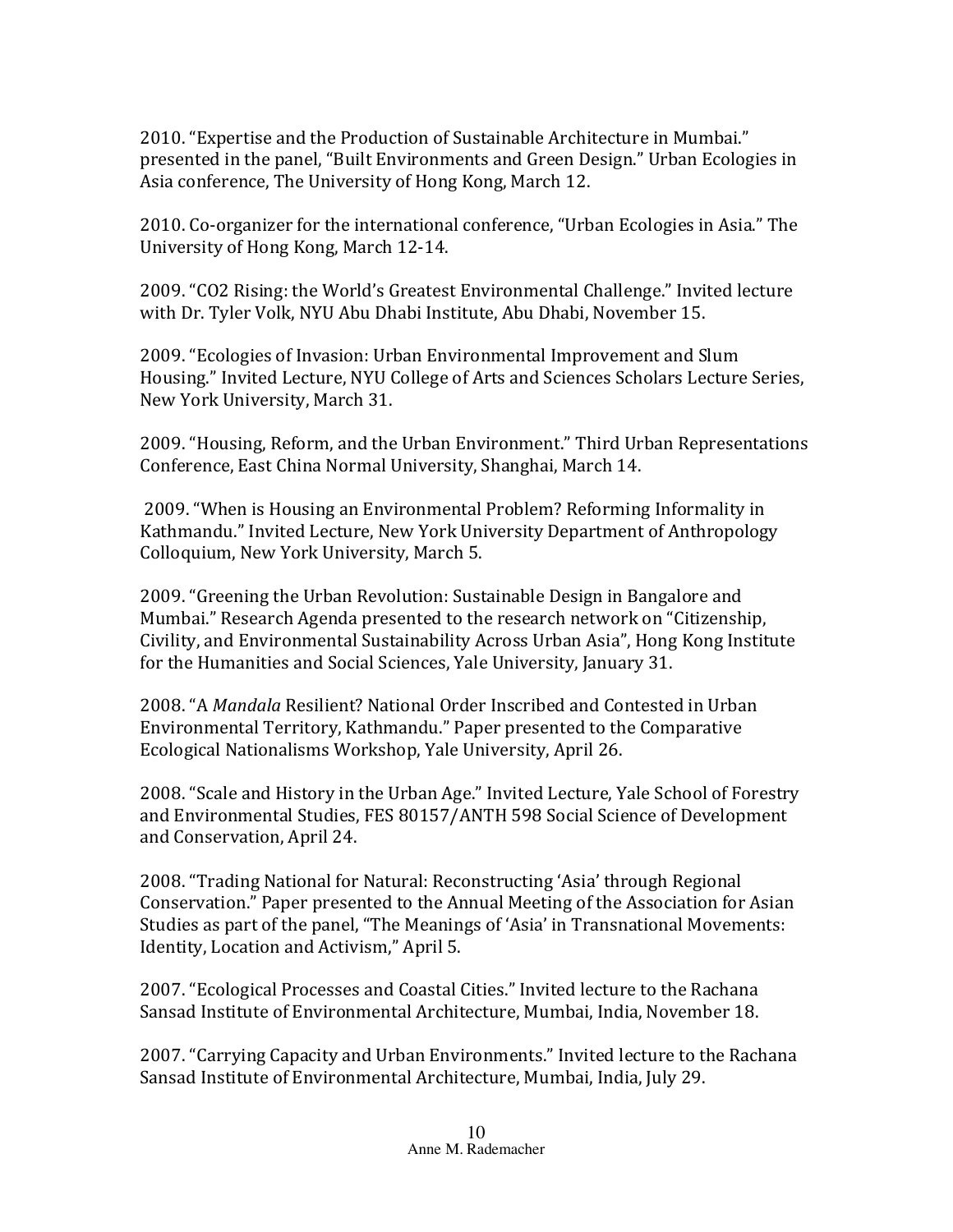2007. "A *Mandala* Resilient? National Order Inscribed and Contested in Urban Environmental Territory, Kathmandu." Paper presented to the Joint Meetings of the American Ethnological Society and Canadian Anthropology Society as part of the panel, "Comparative Ecological Nationalisms," May 11.

2006. "Reigning the River: Urban Ecology and National Space in Nepal's Capital City." Invited lecture, Rutgers University Department of Geography, December 11.

2006. "A Chaos Ecology in Kathmandu." Paper presented to the Annual Meeting of the American Anthropological Association as part of the panel, "Do Governments Need Rebels? Do Bureaucracies Need Failure? The Cultural Politics of Order and Success in Nature, Development, and the State," November 19.

2006. "The Ecology of Invasion: Cultural Territories and Urban Environmental Improvement in Kathmandu." Invited lecture, Remaking the Nature/Culture Borderlands Lecture Series, Bard College Department of Anthropology, May 4.

2006. "The Rural in the Urban: Human Settlements, River Territories, and Urban Ecology in Kathmandu." Invited lecture, University of California-Santa Cruz Department of Environmental Studies, January 11.

2006. "Reinventing a Nation, Restoring a Riverscape: Promoting Bagmati Civilization in Kathmandu." Paper presented to the panel, "Rivers and Nationalism."120th Annual Meeting of the American Historical Association, Philadelphia, January 6.

2005. "Losing Riverscape and Nation in Kathmandu." Paper presented to the Annual Meeting of the American Anthropological Association as part of the panel, "National Environments: Nature and the Politics of Belonging." December 2.

2005. "A 'Chaos' Ecology: Equating Democratization with Urban Environmental Degradation in Kathmandu." Paper presented to the 34<sup>th</sup> Annual Conference on South Asia, Madison, as part of the panel, "Contentious Politics and Democratization in Nepal." October 6.

2005. "The Rural in the Urban: Human Settlements, River Territories, and Urban Ecology in Kathmandu." Invited lecture, New York University, May 4.

2005. "The Rural in the Urban: Human Settlements, River Territories, and Urban Ecology in Kathmandu." Invited lecture, Harvard University, April 26.

2005. "Alternative Modernities and Urban Ecology in Kathmandu." Invited lecture, Yale University Department of Anthropology, April 20.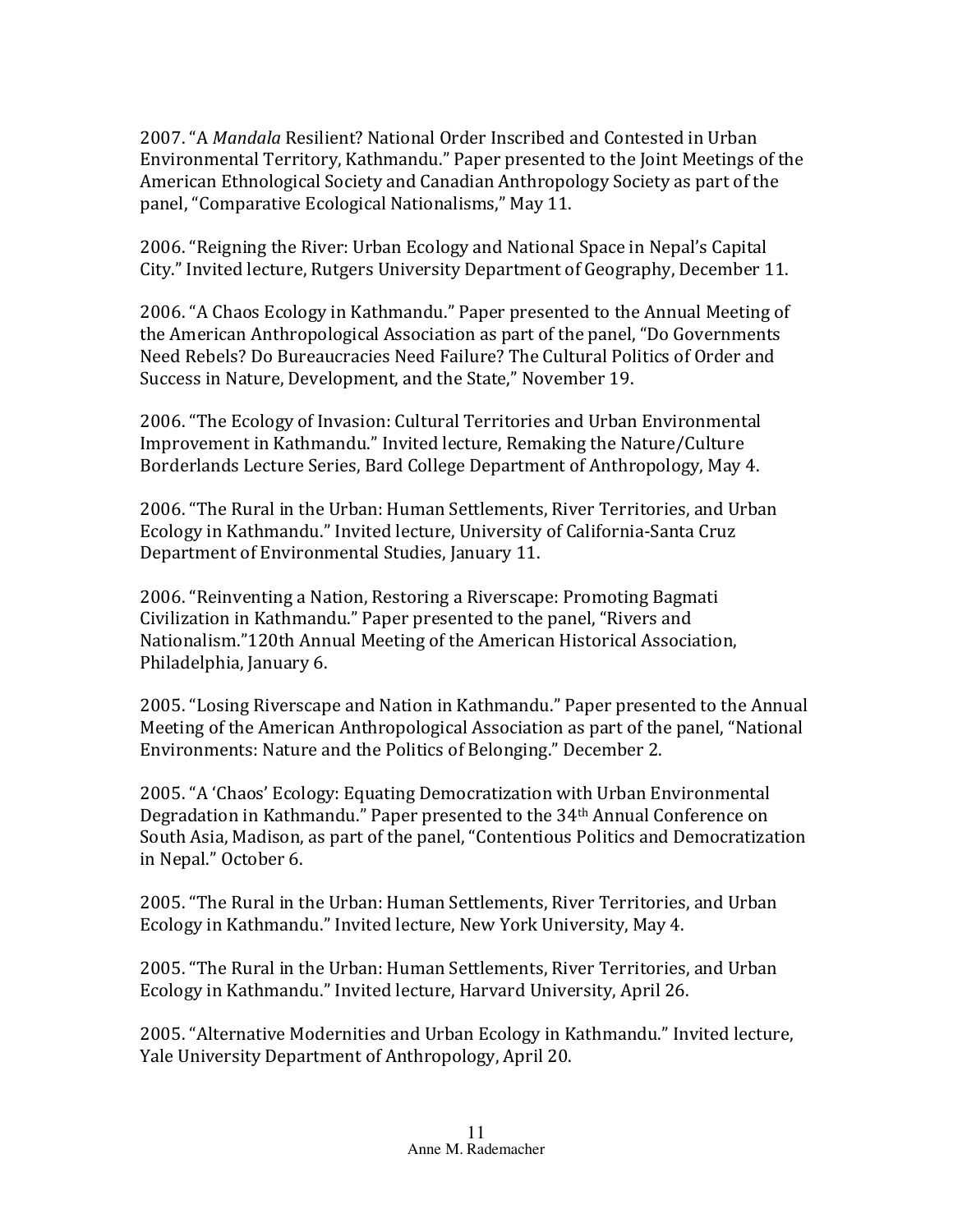2004. "Remembering the Bagmati Civilization." Paper presented to the  $33<sup>rd</sup>$  Annual Conference on South Asia, University of Wisconsin-Madison. October 15.

2004. "Human Settlements, River Territories, and Urban Ecology in Kathmandu." Paper presented to the South Asia Student Colloquium, Yale University. October 7.

2004. "Culturing Urban Ecology: Development, Statemaking, and River Restoration in Kathmandu. Public presentation as a requirement of the dissertation defense, Yale School of Forestry and Environmental Studies. September 24.

2004. "Restoration and Revival: Remembering the Bagmati Civilization." Paper presented to the conference, 'Constructing Nature at the Roof of the World: Cultural Understandings of Environment in High Asia.' Macalester College. July 29-August 1.

2004. Commentary on Nancy Jacobs, "Flocking Together: Ornithologists and Research Assistants in Early Twentieth-Century Africa." Program in Agrarian Studies, Yale University. April 16.

2003. "The Bagmati Needs a SAARC: Environmental Control in a State of Emergency in Kathmandu." Presented at the Annual Meeting of the American Anthropological Association as part of the panel, "Power/Knowledge and Power/Ignorance: State Environmental (Mis)Representations and the Control of Nature," Anne Rademacher and Andrew S. Mathews, Co-organizers. November 19.

2003. "Beyond Discourse Analysis: The 'Bagmati Civilization' and River Restoration in Kathmandu." Invited lecture, CSBR 360: Environmental Anthropology: Ecological Knowledge, Political Ecology, and the Development Encounter, Yale College. November 5.

2003. "Past, Present, and Future Ecologies: Humans and Habitat in Urban River Restoration in Kathmandu." Invited lecture, Program in International Development, Community, and Environment Fall Lecture Series, Clark University. October 1.

2003. "Farewell to the Bagmati Civilization: Culturing Ecology in Kathmandu." Paper presented to the Nineteenth Annual Doctoral Conference, Yale School of Forestry and Environmental Studies, February 21.

2002. Commentary on Amita Baviskar, "The Dream Machine: The Model Development Project and the Remaking of the State." Program in Agrarian Studies, Yale University. September 27.

2001. Commentary on J. Peter Brosius, "Between Politics and Poetics: Narratives of Dispossession in Sarawak, East Malaysia." Program in Agrarian Studies, Yale University. February 16.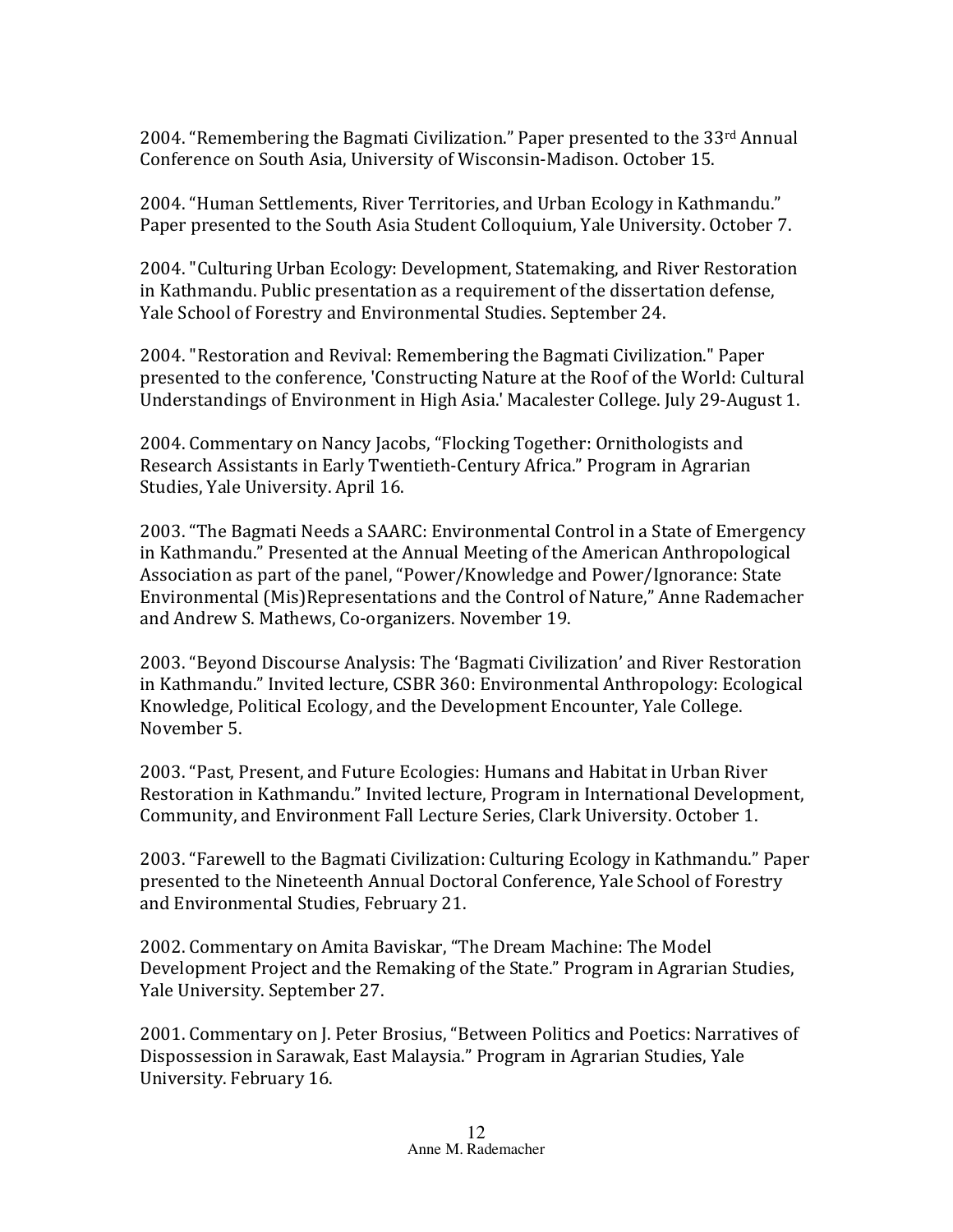2000. "Ecological Pasts and Futures." Invited lecture for FES 747: Society and Environment: Introduction to Theory and Method.

2000. "Competing Constructions of Degradation and Restoration on the Bagmati and Bishnumati Rivers, Kathmandu." Paper presented at the Twenty-Ninth Annual Conference on South Asia, University of Wisconsin-Madison.

#### **TEACHING**

#### *New York University*

ANTH-UA 320: Urban Planet: The Cultural Politics of Sustainable Cities ANTH-UA 321: Ideas of Nature and Society ANTH-UA 1: Human Societies and Cultures ANTH-UA 81: Global Cities: Anthropological Perspectives ENVST-UA 490: Introduction to Urban Political Ecology: Theory and Method ENVST-UA 495: Urban Greening Lab: New York V99.0103: Cities in Global Context V99.0501.003: Research Methods in Social and Cultural Analysis V18.0090: Urban Environmentalism V36.0101: Environment and Society V36.0450: Topics in Environmental Values and Society: Thinking Globally, Acting Locally V36.0950: Honors Seminar in Environmental Research G13.2304: Socionature and the Utopian Imaginary SCA-UA 680: Topics in Metropolitan Studies: Cultural Politics of Sustainable Cities ENVST-UA 450:Topics in Environmental Studies: Introduction to Urban Political Ecology Theory and Method SCA-UA 42-002: Internship Seminar

## *Yale University*

CSES 390: Finding Nature in the Megacity: Humans and Habitat in the Twenty-first Century. *Instructor.*

- FES 999b: Ecology in Practice: Issues in Conservation and Development in Asia. *Co-Instructor.*
- FES 795: Cities and Sustainability in the Developing World. *Teaching Fellow.*
- FES 747: Society and Environment: Introduction to Theory and Method. *Teaching Fellow.*
- FES 199a: Introduction to Environmental Studies. Teaching Fellow.

#### **DOCTORAL ADVISING, INDEPENDENT STUDY and HONORS ADVISING**

2017-present. Doctoral committee chair. Martin Miller, Anthropology.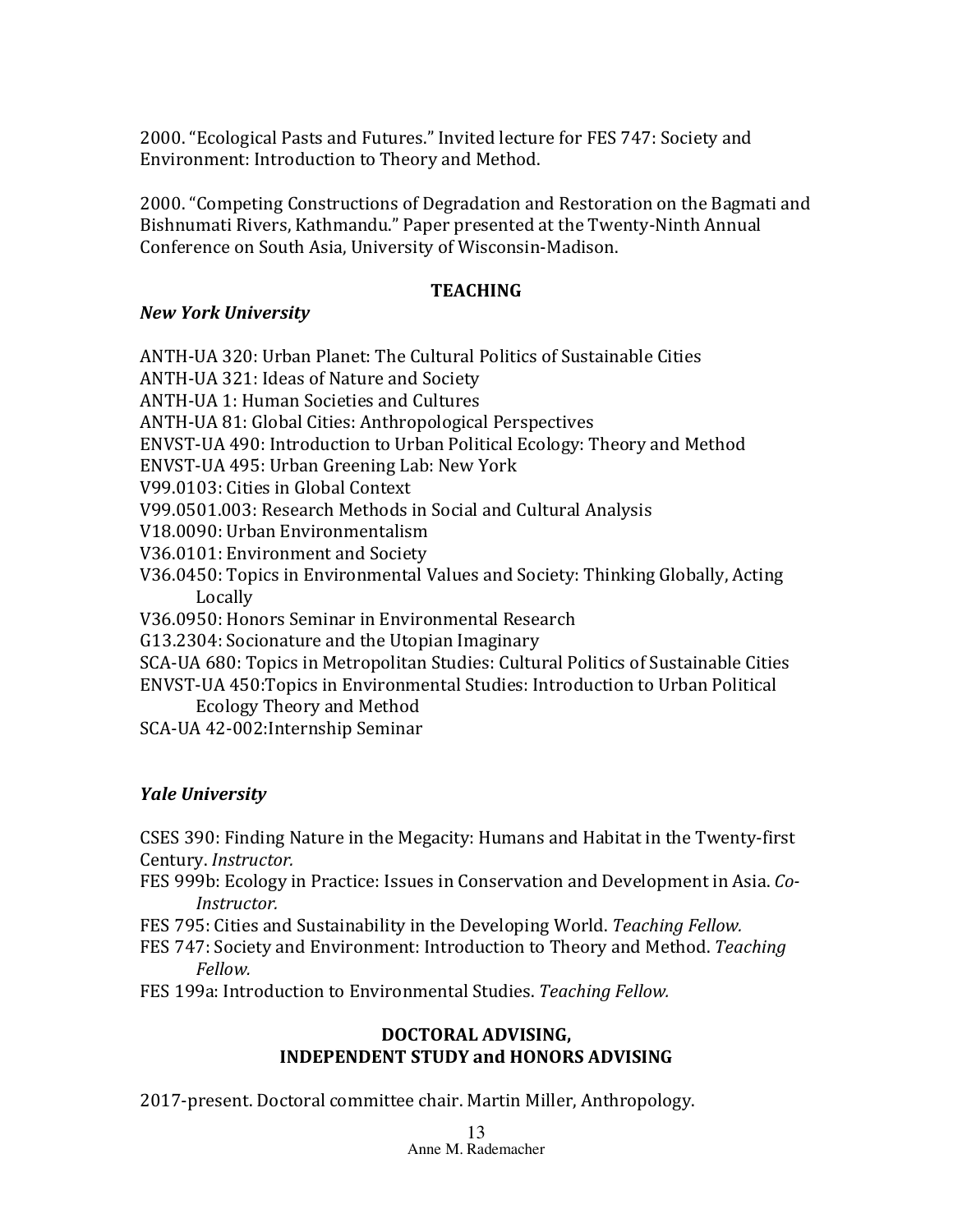2017-present. Doctoral committee member. Laura Murray, Anthropology.

2017-present. Doctoral committee member. Tierney Brown, Anthropology.

2019. Joseph Blakely, Senior Honors Thesis in Anthropology and DURF mentee. Spring. 

2019. Gabrielle Mendelsohn, Senior Honors Thesis in Environmental Studies and DURF mentee. Spring.

2017. Doctoral committee reader. Liz Kozlov. "Retreat: Hurricane Sandy, Home Buyouts, and the Future of Coastal Cities. Defended spring 2017.

2015. Dewi Tan, Senior Honors Thesis in Anthropology. Spring.

2015. Royal Sayewitz, Senior Honors Thesis, Program in Environmental Studies. "The New Sharing Economy." Fall.

2014. Nicolette Sanfillipo, Senior Honors Thesis, Program in Environmental Studies. "How is Adaptive Reuse Activated and Why?" Spring.

2014. Nicolette Sanfillipo, Independent Study, Program in Environmental Studies. "Valuing Sustainable Architecture and Design." Spring.

2013. Jennifer Tellesca, Doctoral Thesis, Media, Culture, and Communication. *Red Gold:* on the *Global Politics of Regulating Marine Life.* Dissertation reader.

2012. Kaitlyn Curran, Independent Study course, Program in Environmental Studies, New York University. *Landscapes of Natural Consumption in Urban Environments.* Fall.

2011. Michael Sandmel, Senior Thesis and Colloquium, The Gallatin School, New York University. *Ecology, Economics, and the Occupy Movement in New York City.* 

2010. Maxwell Zorick. Senior Thesis, Self-designed Major, The Gallatin School, New York University. Putting America's Passenger Rail Back on Track? The 2009 Recovery Act and its Impact on High-Speed Rail in the United States.

2010. Anika Pyle. Honors Program in Social and Cultural Analysis/Metropolitan Studies, New York University. *Consuming Community: The Significance of Daily Food Practices to Community Belonging and Social Exclusion in a Gentrifying Neighborhood.*

2010. Jillian Nowlin. Master's Program in Africana Studies, Department of Social and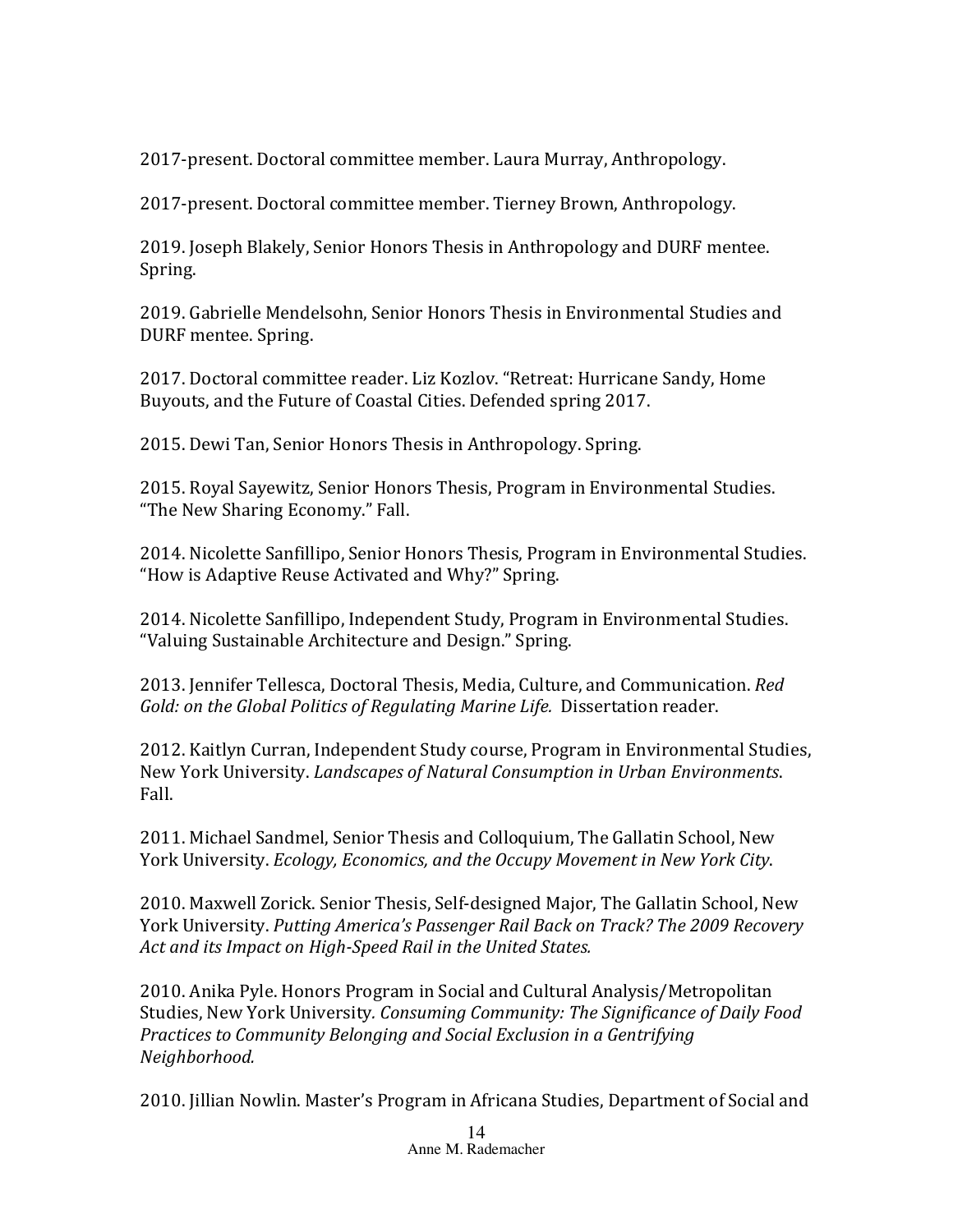Cultural Analysis, New York University. The Racist Legacy of Capitalist Expansion, Failures in African *Economic Development, and the International Institutions that Keep It That Way.* Second reader.

2010. Ana Lagos. Honors Program in Social and Cultural Analysis/Metropolitan Studies, New York University. Modernity, Cosmopolitanism, and Celebrations: Mexico *City* in 1910 and 1968.

2010. Shireen Soheili. Honors Program in Social and Cultural Analysis/Metropolitan Studies, New York University. *Complicating* "Community" in Community Policing.

2009. Timothy Savas, Independent Study course, Program in Environmental Studies, New York University. An Ethnographic Study of Urban Agriculture in New York City. Spring.

2009. Jared Genova. Honors Program in Social and Cultural Analysis/Metropolitan Studies, New York University. *Green is the new middle way: reimagining the Swedish* model in terms of ecologically sustainable development.

2009. Drew McDonald. Honors Program in Social and Cultural Analysis/Metropolitan Studies, New York University. The Upper East Side Gets a *Waste Station: Environmental Revenge or Environmental Justice?* 

2008. Tiana Thomas. Honors Program in Social and Cultural Analysis/Metropolitan Studies, New York University. *Creating a Green Gowanus? Enacting Ecologically* Sound Initiatives in the Reclamation of Public Place.

2008. Jeremy Sorgen. Honors Program in Social and Cultural Analysis/Metropolitan Studies, New York University. *Informality and the Problem of Housing: A Case Analysis of Bogota.*

2008. Aaron Lackowski, Honors Program in Social and Cutural Analysis/Metropolitan Studies, New York University. *Battling Seattle: Visionary*  Aims, Excusionary Claims, and Strategic Representations of a 'Global' Moment.

2008. Daniel Menezes, Honors Program in Social and Cutural Analysis/Metropolitan Studies, New York University. Surviving Katrina: Neoliberalism, Reform, and *Resistance in Post-disaster New Orleans.* Second reader.

2008. Douglas Chiu, Honors Program in Social and Cutural Analysis/Metropolitan Studies, New York University. *Toilet & Taboo: Public Toilets as Tools for Urban* **Development and Improvement.** Second reader.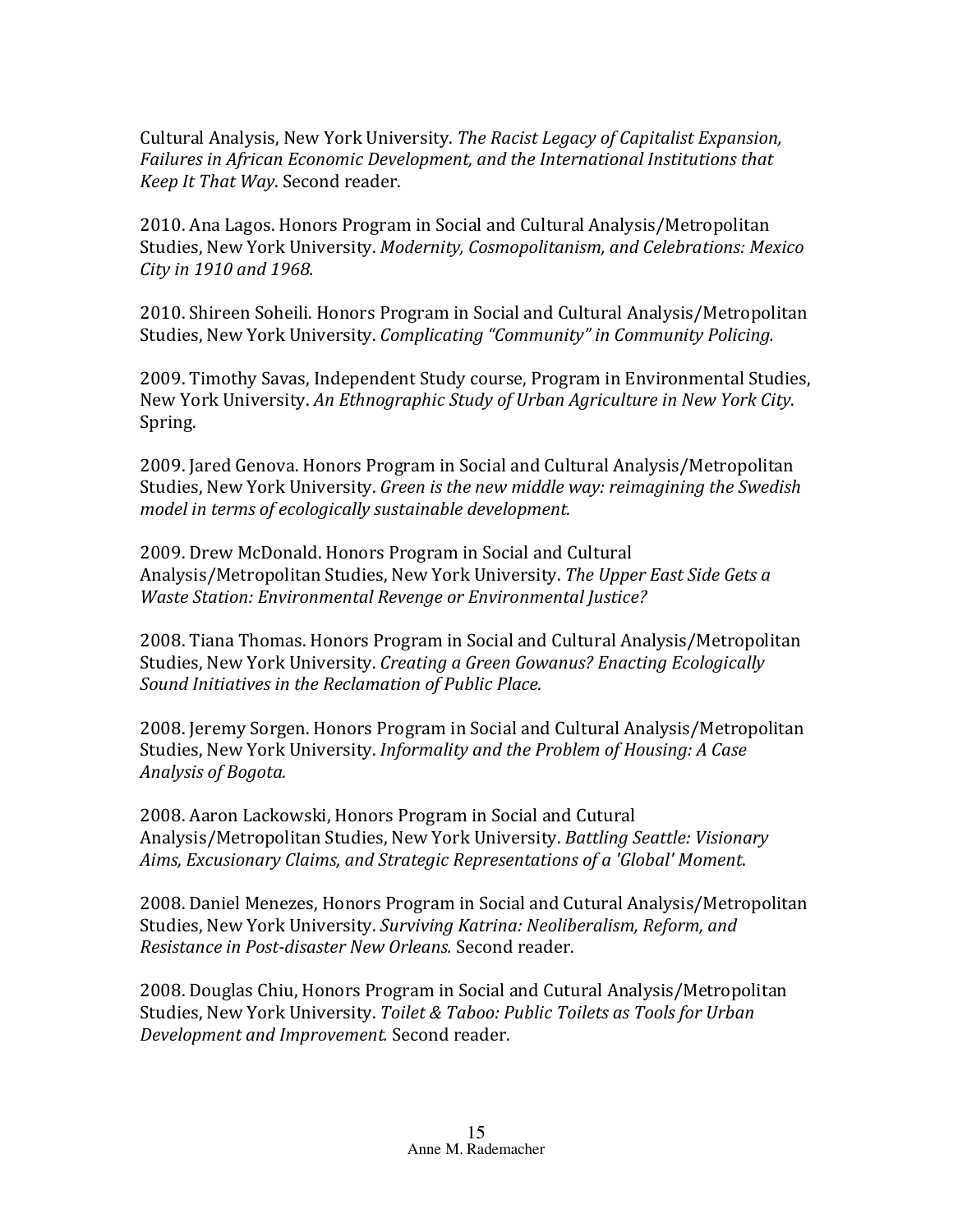2007. Darren Patrick, Honors Program in Social and Cutural Analysis/Metropolitan Studies, New York University. On Edge: Environment and Sexuality on the West Side *Waterfront since 1969.* 

2007. Meghna Shah, Honors Program in Social and Cultural Analysis/Metropolitan Studies, New York University. *Grassroots Greening on the Lower East Side.* 

2006. Benjamin Roberts, The Gallatin School, New York University. *Identity and International Development*. Fall. 

2006. Daniel Menzes, Independent Study course, Program in Social and Cultural Analysis/Metropolitan Studies, New York University. *Urban Ecology in the Developing World*. Fall. 

2005-6. Elena Frank, Honors Program in Social and Cultural Analysis Program in Gender and Sexuality Studies, New York University. What Women Want: New *Perspectives on the Work-Family Dilemma.* 

## **RESEARCH AND PROFESSIONAL EXPERIENCE**

Co-organizer, with Mary Killilea (NYU Biology and Environmental Studies). *Comparative City Environments New York Planning Workshop.* PIs: Rademacher, Christof Mausch, and Sophia Kolantzakos, 2018.

Co-investigator. *Comparative City Environments*. PIs: Rademacher, Christof Mausch (Director Rachel Carson Center for the Environment), and Sophia Kolantzakos (NYU Abu Dhabi), 2018.

Co-organizer. Ecologies of Urbanism in Asia III: *The Death and Life of Nature in Asian Cities*. Hong Kong Institute for the Humanities and Social Sciences, Hong Kong University, Hong Kong, June 14-16, 2018.

Organizer, with Mary Killilea (NYU Biology and Environmental Studies). Urban Ecology Collaborative Research Initiative Workshop: Studying New York's Urban Ecosystems. NYU Environmental Studies, December 16, 2016.

Co-organizer, Workshop on Animals in Anthropology, Department of Anthropology and the NYU Animal Studies Initiative, October 14, 2016.

Co-organizer, with K. Sivaramakrishnan, Yale University Anthropology. *Ecologies of Urbanism: Cities, Towns, and the Places of Nature. Yale University, February 6-8,* 2015.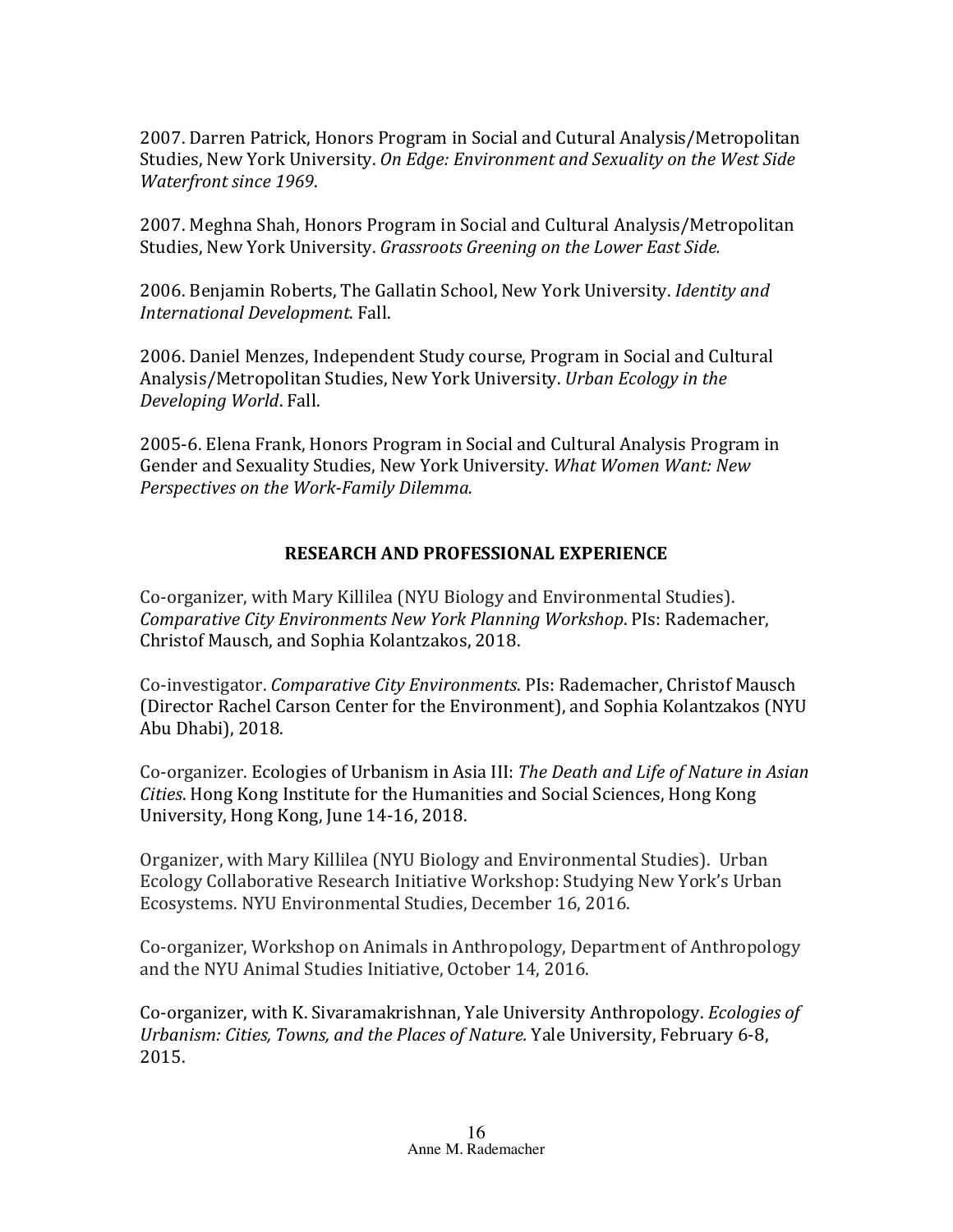Co-organizer, with Mary Killilea, NYU Biology, and Sigi Sliwinski, NYU Berlin. *Urban Greening Lab Initiative Workshop.* NYU Berlin, July 24-27.

Co-organizer. Ecologies of Urbanism in Asia II: Cities, Towns, and the Places of Nature. Hong Kong University, Hong Kong, June 9-13, 2014.

Co-Director. "Sustainability and Citizenship." Inter-Asia Connections III Workshop, Social Science Research Council, Hong Kong, June 6-8, 2012.

Principle Investigator. "Producing Green Expertise: Architects and Urban Sustainability in Transnational Perspective." Field research in progress, Mumbai, India. 

Organizer and Director. Situating Sustainability: Urban Ecology and the Problem of Context. International workshop, NYU Abu Dhabi Institute, Abu Dhabi, UAE, November 6-8, 2010.

Organizer and Director. Situating Sustainability: Urban Ecology and the Problem of Context II. Lecture series, New York University, fall 2010.

Organizer and Director. Situating Sustainability: Urban Ecology and the Problem of Context I. Lecture series, New York University, fall 2009.

Co-Principle Investigator. "Citizenship, Civility, and Sustainability in Urban Asia." Research Network Grant, Hong Kong Institute for the Humanities and Social Sciences, 2009-present.

"Greening the Urban Revolution: An Ethnography of Green Design in Mumbai and Bangalore." Exploratory research activities conducted in fall 2007 and fall 2008; formal research activities expected to commence in 2010-11.

Consultant, IUCN-The World Conservation Union: Asia Regional Program, Nepal Program, Pakistan Program, 2004-present. Assisted in the development of conservation-development project ideas, concept papers, and project proposals.

Independent Dissertation Research, Kathmandu, Nepal, periods in 1999, 2000, and 2001-03. Conducted semi-structured interviews, participant observation, and survey administration among state and development officials, river activists, and rural-to-urban migrants for the project, "Culturing Urban Ecology: Development, Statemaking, and River Restoration in Kathmandu."

Research Assistant, The World Bank Consultations with the Poor Project, spring 1999. Coded and analyzed qualitative data on poverty in 170 countries.